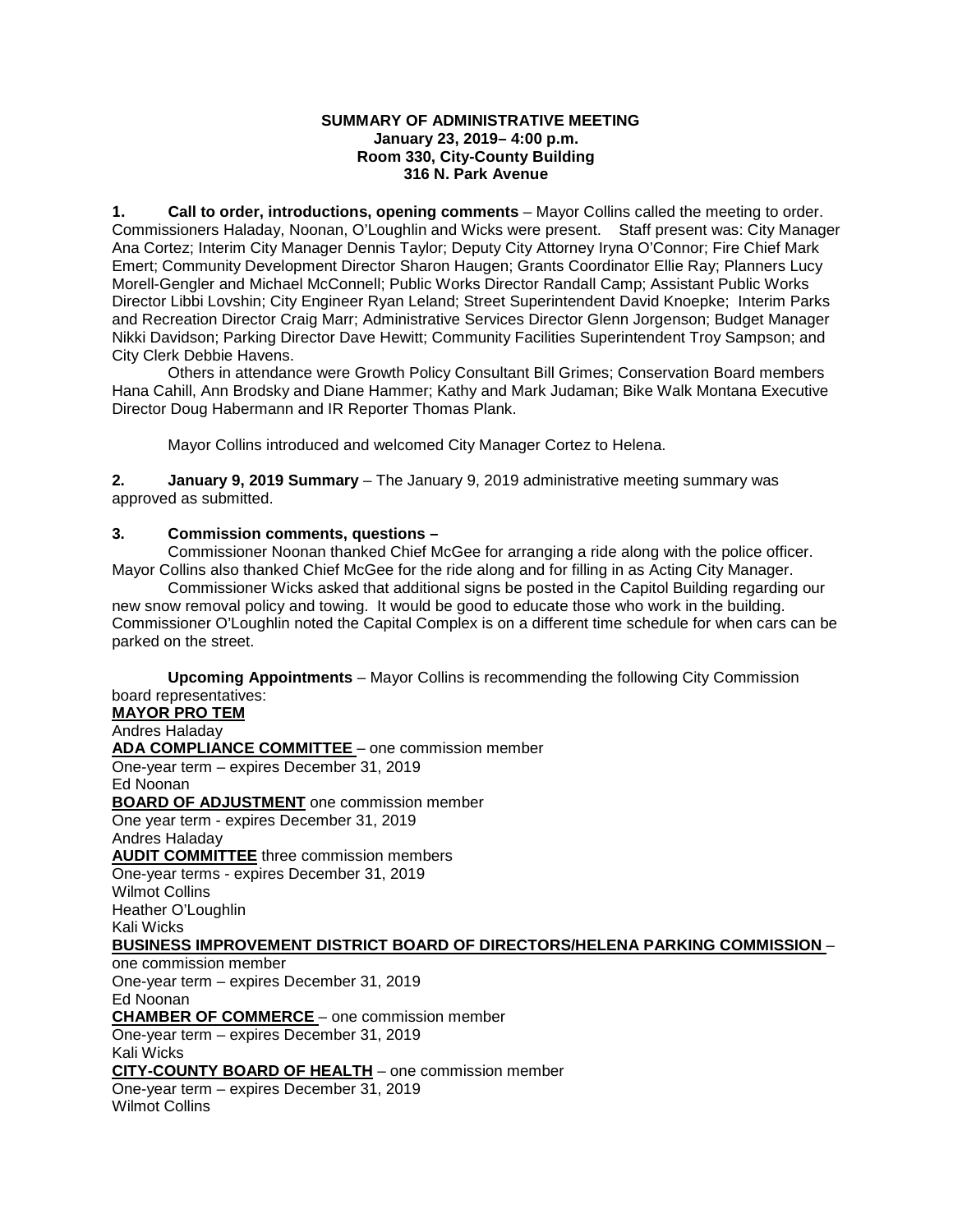**CITY-COUNTY PARKS BOARD** – one commission member One-year term – expires December 31, 2019 Heather O'Loughlin **CITY-COUNTY WEED BOARD** No specific term NO APPOINTMENT AT THIS TIME **CIVIC CENTER BOARD** – one commission member One-year term – expires December 31, 2019 Wilmot Collins **INFORMATION TECHNOLOGY COMMITTEE** – one commission member One-year term – expires December 31, 2019 Andres Haladay **INFRASTRUCTURE COMMITTEE** No specific term NO APPOINTMENT AT THIS TIME **LEWIS & CLARK COUNTY MENTAL HEALTH LOCAL ADVISORY COMMITTEE** – one commission member One-year term – expires December 31, 2019 Kali Wicks **MONTANA BUSINESS ASSISTANCE CONNECTION** – one commission member One-year term – expires December 31, 2019 Kali Wicks City Manager Cortez – standing member **NON-MOTORIZED TRAVEL ADVISORY BOARD** – one commission member One-year term – Expires December 31, 2019 Andres Haladay **PRE-RELEASE SCREENING COMMITTEE** No specific term NO APPOINTMENT AT THIS TIME **PUBLIC ART COMMITTEE** – one commission member One-year term – expires December 31, 2019 Ed Noonan **TRANSPORTATION COORDINATING COMMITTEE** – two commission members One-year terms – expires December 31, 2019 Heather O'Loughlin Wilmot Collins

4. **City Manager's Report** – Manager Cortez thanked the commission for the opportunity to be Helena's City Manager. She held an all staff meeting today with another one scheduled for Thursday and is anxious to begin the strategic planning and budget processes. Manager Cortez then asked Deputy City Attorney O'Connor to update the commission on the Municipal Court Judge interview process.

Deputy City Attorney O'Connor reported the interviews for Municipal Judge will be held on January  $30<sup>th</sup>$ ; a PSA has been issued and the web page has been updated. Public comment will continue to be accepted until Sunday, January  $27<sup>th</sup>$ ; however, public comment will also be received during the interviews. Discussion was held on the questions that will be asked of the two applicants and Commissioner O'Loughlin asked if Judge Wood might have some suggestions. Attorney O'Connor stated she has reached out to a member of the Judicial Nomination Commission and will reach out to Judge Wood.

Street Superintendent Knoepke reported the city and Capital City Towing has signed a towing contract and as of this afternoon six cars were towed around the corner. This was a courtesy tow and staff will continue to educate the public and specifically in the capital area. The new policy is working well.

Commissioner O'Loughlin noted she has heard from people who appreciated the information provided by staff and thanked them.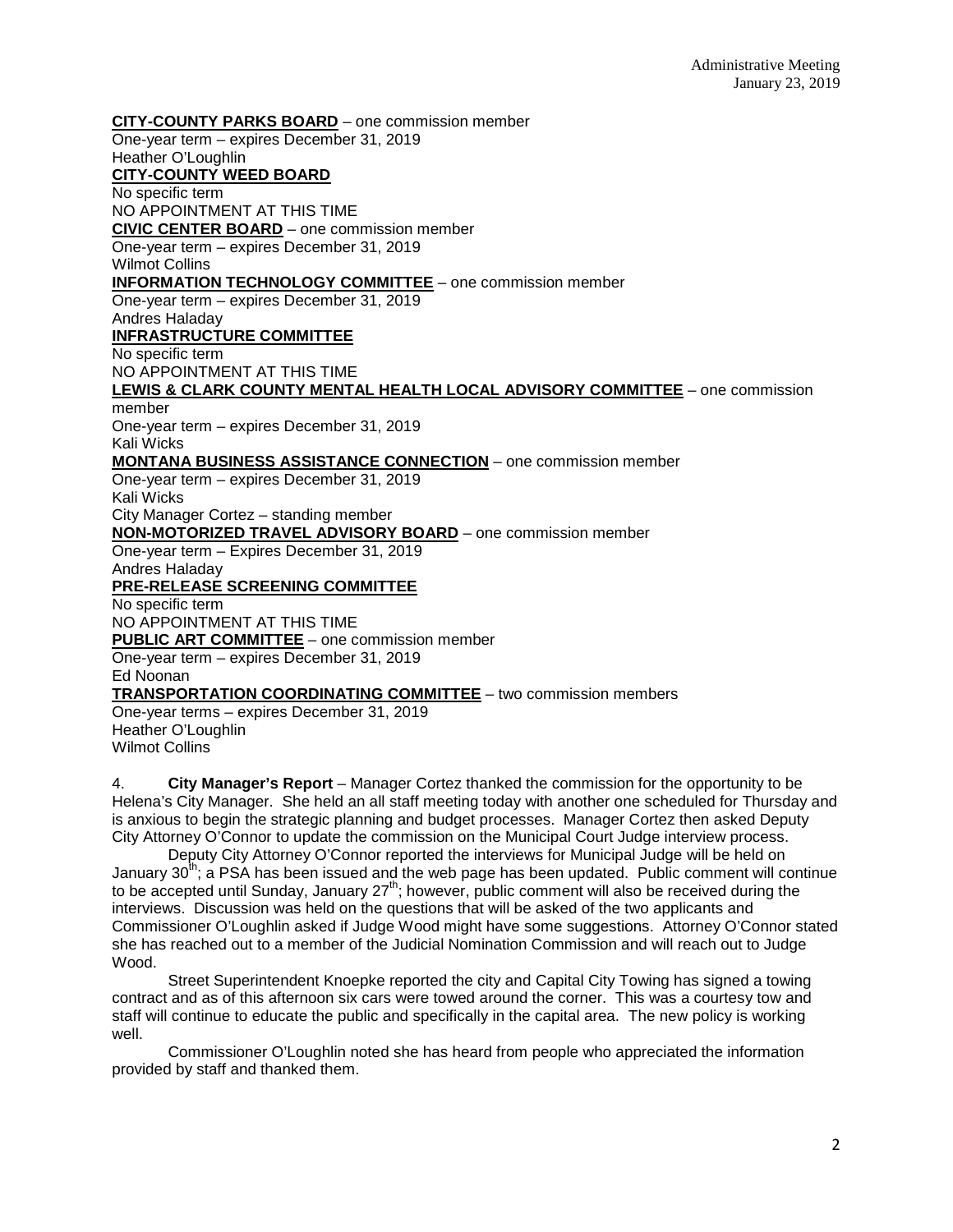# **5. Department Discussions Community Development**

**Introduction of Growth Policy Consultant –** Director Haugen introduced Growth Policy Consultant Bill Grimes and gave an overview of his credentials and the plan for moving forward. There has been stakeholder meetings over the last two days. It is the goal to bring the draft growth policy to the Planning Board in September 2019. The 2011 Growth Policy will be used as a resource. A working committee will be meeting monthly to keep the process moving and meet the projected deadline.

Consultant Grimes also spoke on the stakeholder meetings that have been held and the plan for moving forward to meet the September 2019 deadline.

Commissioner O'Loughlin asked if staff has a stakeholders list that should be contacted when addressing affordable housing and infill potential. Director Haugen stated there is a stakeholder list which includes the affordable housing groups and staff will reach out to them when additional meetings are scheduled. Director Haugen stated she will forward the stakeholders list to Manager Cortez and the commission.

Commissioner Noonan asked how the county will be involved. Director Haugen stated a county representative is on the working group; there are also representatives from East Helena and Jefferson County, and the Planning Board. Staff will also provide updates at the joint work sessions.

**Affordable Housing Update –** Director Haugen gave the follow update:

#### **Homeowner Rehab CDBG project**

The City and the consultant, AC Solutions, LLC have entered into contract to develop a grant proposal for the Small-Scale Single-Family Home Rehabilitation CDBG program. In addition to finalizing the contract, city staff, Andrew Chanania of AC Solutions, and Jacob Kunz from Habitat for Humanity, have met to discuss the structure of the program and the role of Habitat for Humanity within the context of grant implementation. Other community partners were also identified in that meeting. The City of Helena has to partner with a certified Community Housing Development Organization (CHDO) approved by the Montana Department of Commerce, and NeighborWorks MT has agreed to be that partner. As part of the submittal process for the grant, there two meetings are required. One meeting will be a public meeting to discuss the proposal in general and to get community input on the proposal. The second meeting will be a formal hearing in front of the City Commission. The first meeting is scheduled to be sometime in February. Ms. Ray, Grants Coordinator, is also bringing the Guardian Apartment and Center for Mental Health projects current so she can focus on these efforts as well as the other tasks discussed below.

Commissioner Haladay asked for clarification on the Small-Scale Single-Family Home Rehabilitation CDBG program. Director Haugen stated CDBG has a pool of funds for homeowners to complete rehab projects. She noted the city does not receive a set amount of funding; each project has to be submitted for consideration. The city, in the past, has had a Homeowner Rehab Program. **Housing Strategy (including fee reductions**)

City staff (Ellie Ray and Sharon Haugen) will be presenting the draft Housing Strategy for recommendations to the City Commission at the next Housing Task Force meeting scheduled January 24th. The Housing Task Force along with city and county staff will be presenting the Housing Needs Assessment to the Joint City-County Commission at their February 5th meeting. Most of the items in the Housing Strategy for the city are based off the recommendations in that report. Our intention was to have a general community meeting in February to further vet the proposed strategy prior to bringing it to the City Commission in March. A copy of the Executive Summary of the Housing Needs Assessment and its goals, Policies and Action Plan are attached to this memo.

If the City Commission so desires, a separate policy regarding forgiveness of all or a portion of the fees associated with building permits, system development fees, and other associated fees and assessments can be developed in a separate track. Such a policy could be drafted by February 2019 and put out for public review and comment and brought to the Commission for their consideration in March 2019.

### **Other Housing Related Items**

The City Community Development Department has put in a request for a full-time Housing Coordinator with the Human Resource Department so that it can be more fully vetted through the budget process.

City staff met with representatives from the development community, non-profits, Helena Housing Authority and others to gather input on the proposed redesign of Cruse Avenue and subsequent ROW changes. Input from the group was that there were some potential for redevelopment/development along portions of the existing ROW and adjacent vacant land that could ultimately be used toward the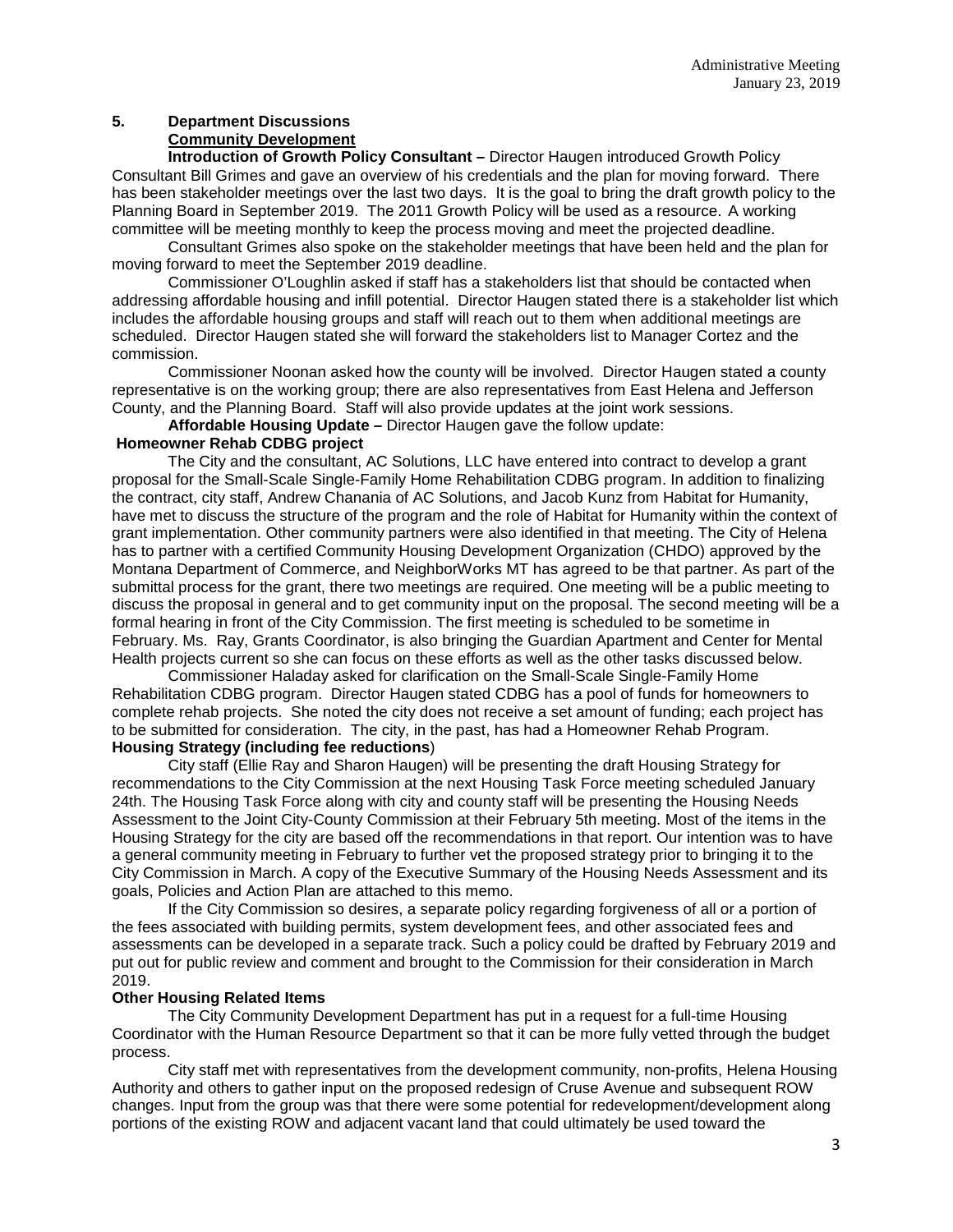development of new housing stock. This would require further discussion to determine what form of housing this may be, and the extent to which it may include an affordable housing component(s), be part of a Community Land Trust, etc. Lack of water and sewer in the current Cruse ROW present the primary constraints for future development.

Commissioner O'Loughlin asked who attended the meeting with staff. Director Haugen stated Paul Cartwright, a representative from Dick Anderson Construction, Michael O'Neill with Helena Housing Authority, Rocky Mountain Development Council and Habitat for Humanity. Representatives from Homeward were not at the meeting; however provided feedback after reviewing the maps staff provided.

Director Haugen reported Land Trust Montana recently received a grant and they will be able to provide the city technical assistance when working on land trust issues to see what those components look like. The city will not receive any money directly; but assistance. Habitat for Humanity was also notified of the grant as they are also looking at a land trust.

Staff has contacted a state attorney regarding the Lockey Park property and she has requested all documentation prior to issuing an opinion. At this time, the deed to the property has not been found.

Manager Cortez stated staff will come back to the commission with options to look at affordable housing, both new construction and rehab projects. Staff will look at the tools we have in code enforcement; financing of affordable housing and how to streamline processes to rehab homes and/or build new homes. Again, staff will bring forward a comprehensive menu for the commission to set policy in which direction they want to go.

Commissioner O'Loughlin asked if RMDC will be submitting a request for all fees associated with the Red Alder project or just the CUP fees. Director Haugen stated at this time, the waiver request will be for the CUP fees. Commissioner O'Loughlin asked what has changed regarding the other fees. Director Haugen stated all other fees are still being considered; the waiver of the CUP fees is an immediate need.

Commissioner Noonan referenced the city property known as the KCAP Park that is being declared surplus and sold, will that be a an open bid process. Parks & Recreation Director Marr stated the resolution states it will be sold to the highest bidder. At this point there is only one person who is interested.

Commissioner Haladay asked what the status is of the old bus depot property. Director Haugen noted the EPA has completed the phase two assessment; however, they cannot issue it until the federal government shutdown is over.

## **Public Works**

**Beattie Street Pop-Up Project –** Engineer Leland reported staff has been working with Bike Walk Montana on various sites around the city that would be good locations for temporary traffic calming devices. The first location that was agreed to is the Beattie Street and State Street intersection. Bike Walk Montana would like to install a temporary traffic circle at the intersection using volunteers starting February 1<sup>st</sup>. Bike Walk Montana and city staff would like to see how a traffic circle would operate at this location in the winter. The plan is to leave the temporary traffic circle in place for a month. Both staff and Bike Walk Montana feel this intersection would be a good location, with the recent public meetings about the Beattie Street Trailhead, to test a traffic circle and educate the public about traffic calming devices.

Commissioner O'Loughlin asked if the commission will see the Beattie Street trailhead project in the FY20 budget. Director Marr stated staff plans on including the project in the FY20 budget. Engineer Leland stated staff will design the project, as time permits.

Executive Director of Bike Walk Montana Doug Habermann addressed the commission and noted this proposal is temporary device and will help identify areas where traffic calming could be installed. He also acknowledge Western Transportation Institute out of MSU Bozeman.

### **Community Facilities/Administrative Services**

**Helena Citizen Conservation Board Recommendation –** Facilities Superintendent Troy Sampson reported the Citizens Conservation Board voted to recommend the city hire a Conservation & Sustainability Coordinator in Fiscal Year 2020. The recommendation from the board was included in the admin packet.

Chair of the Citizen Conservation Board Hanna Cail addressed the commission and encouraged the commission to consider hiring a Sustainability Coordinator in FY2020. She noted Missoula, Bozeman and Butte all have coordinators.